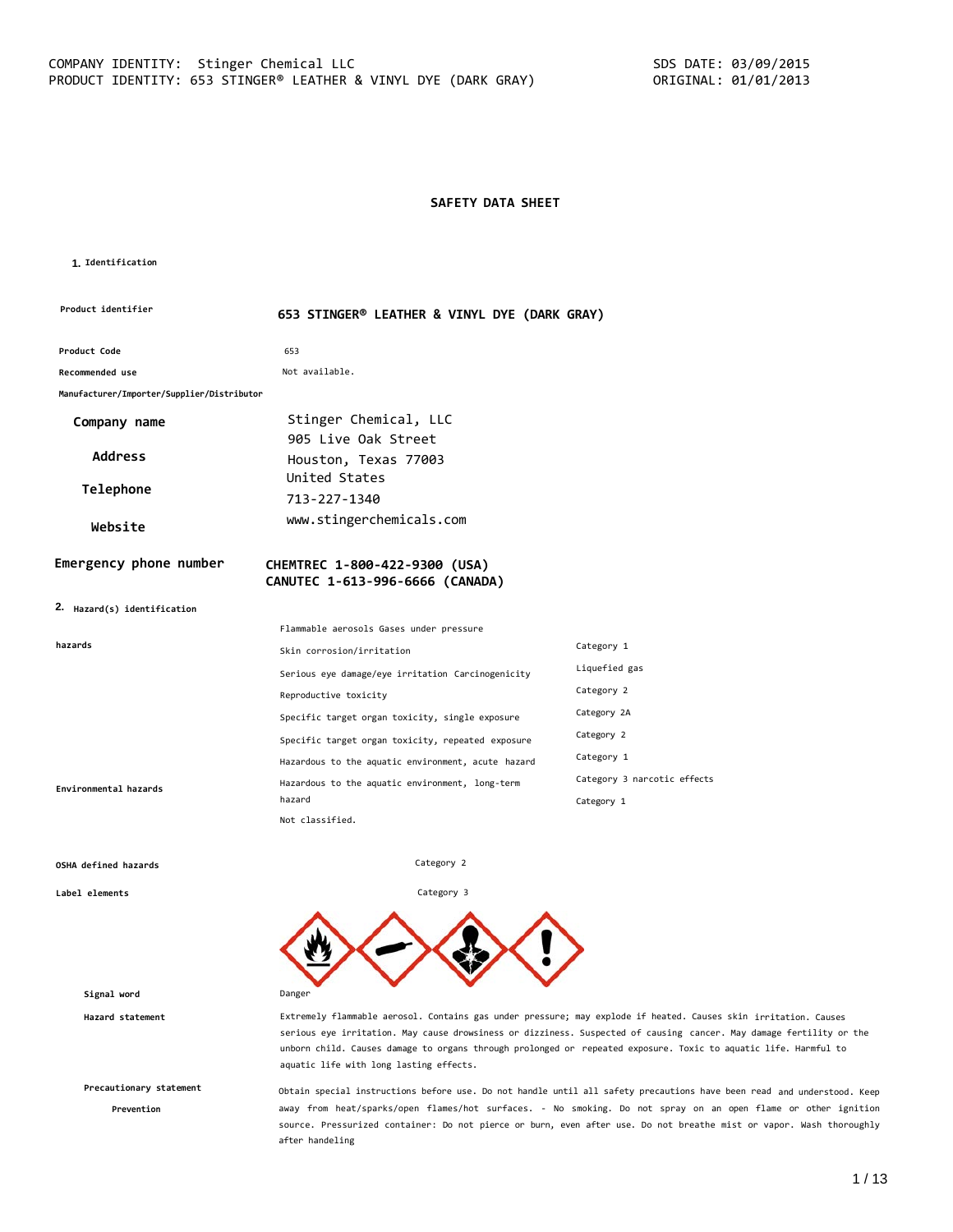### COMPANY IDENTITY: Stinger Chemical LLC **SDS DATE: 03/09/2015 PRODUCT IDENTITY: 653 STINGER® LEATHER & VINYL DYE (DARK GRAY) ORIGINAL: 01/01/2013**

| If on skin: Wash with plenty of water. If inhaled: Remove person to fresh air and keep comfortable for breathing. If<br>in eyes: Rinse cautiously with water for several minutes. Remove contact lenses, if present and easy to do. Continue<br>rinsing. If exposed or concerned: Get medical advice/attention. Call a poison center/doctor if you feel unwell. If<br>skin irritation occurs: Get medical advice/attention. If eye irritation persists: Get medical advice/attention. Take<br>off contaminated clothing and wash before reuse. |
|------------------------------------------------------------------------------------------------------------------------------------------------------------------------------------------------------------------------------------------------------------------------------------------------------------------------------------------------------------------------------------------------------------------------------------------------------------------------------------------------------------------------------------------------|
| Store in a well-ventilated place. Keep container tightly closed. Store locked up. Protect from sunlight. Store in<br>a well-ventilated place. Protect from sunlight. Do not expose to temperatures exceeding 50°C/122°F.                                                                                                                                                                                                                                                                                                                       |
| Dispose of contents/container in accordance with local/regional/national/international regulations.                                                                                                                                                                                                                                                                                                                                                                                                                                            |
| None known.                                                                                                                                                                                                                                                                                                                                                                                                                                                                                                                                    |
| 43.59% of the mixture consists of component(s) of unknown acute hazards to the aquatic environment. 43.59% of the<br>mixture consists of component(s) of unknown long-term hazards to the aquatic environment.                                                                                                                                                                                                                                                                                                                                 |
|                                                                                                                                                                                                                                                                                                                                                                                                                                                                                                                                                |

### **3. Composition/information on ingredients**

### **Mixtures**

| Chemical name                            | Common name and synonyms | CAS number       | $\%$                 |
|------------------------------------------|--------------------------|------------------|----------------------|
| ACETONE<br>$N-$                          |                          | $67 - 64 - 1$    | 40 to <50            |
| <b>BUTANE</b>                            |                          | 106-97-8         | 10 to <20            |
| PROPANE                                  |                          | $74 - 98 - 6$    | 10 to <20            |
| TOLUENE                                  |                          | $108 - 88 - 3$   | 10 to <20            |
| METHYL ETHYL KETONE                      |                          | $78 - 93 - 3$    | 1 to < 5             |
| PROPYLENE GLYCOL METHYL ETHER ACETATE    |                          | $108 - 65 - 6$   | 1 to < 5             |
| TITANIUM DIOXIDE XYLENE                  |                          |                  |                      |
|                                          |                          | $13463 - 67 - 7$ | 1 to <5              |
| 1-METHYL-2-PYRROLIDONE<br>BUTYL BENZYL   |                          | 1330-20-7        | 1 to < 5             |
| PHTHALATE ETHYLBENZENE                   |                          | 872-50-4         | $0.1$ to $\langle 1$ |
|                                          |                          | $85 - 68 - 7$    | $0.1$ to $\langle 1$ |
|                                          |                          | $100 - 41 - 4$   | $0.1$ to $\langle 1$ |
| Other components below reportable levels |                          |                  | $5$ to $< 10$        |

\*Designates that a specific chemical identity and/or percentage of composition has been withheld as a trade secret.

### **4. First-aid measures**

| Inhalation                                                                               | Remove victim to fresh air and keep at rest in a position comfortable for breathing. Call a POISON CENTER or<br>doctor/physician if you feel unwell.                                                                                                                                                            |
|------------------------------------------------------------------------------------------|-----------------------------------------------------------------------------------------------------------------------------------------------------------------------------------------------------------------------------------------------------------------------------------------------------------------|
| Skin contact                                                                             | No adverse effects due to skin contact are expected. Remove contaminated clothing. Wash with plenty of soap and<br>water. If skin irritation occurs: Get medical advice/attention. Wash contaminated clothing before reuse.                                                                                     |
| Eye contact                                                                              | Immediately flush eyes with plenty of water for at least 15 minutes. Remove contact lenses, if present and easy to<br>do. Continue rinsing. Get medical attention if irritation develops and persists. No specific first aid measures<br>noted.                                                                 |
| Ingestion                                                                                | Not likely, due to the form of the product. In the unlikely event of swallowing contact a physician or poison control<br>center. Rinse mouth.                                                                                                                                                                   |
| Most important symptoms/effects, acute<br>and delayed<br>Indication of immediate medical | May cause drowsiness and dizziness. Headache. Nausea, vomiting. Severe eye irritation. Symptoms may include stinging,<br>tearing, redness, swelling, and blurred vision. Skin irritation. May cause redness and pain. Prolonged exposure may<br>cause chronic effects.                                          |
| attention and special treatment needed                                                   | Provide general supportive measures and treat symptomatically. Keep victim under observation. Symptoms may be delayed.                                                                                                                                                                                          |
| General information                                                                      | IF exposed or concerned: Get medical advice/attention. If you feel unwell, seek medical advice (show the label where<br>possible). Ensure that medical personnel are aware of the material(s) involved, and take precautions to protect<br>themselves. Show this safety data sheet to the doctor in attendance. |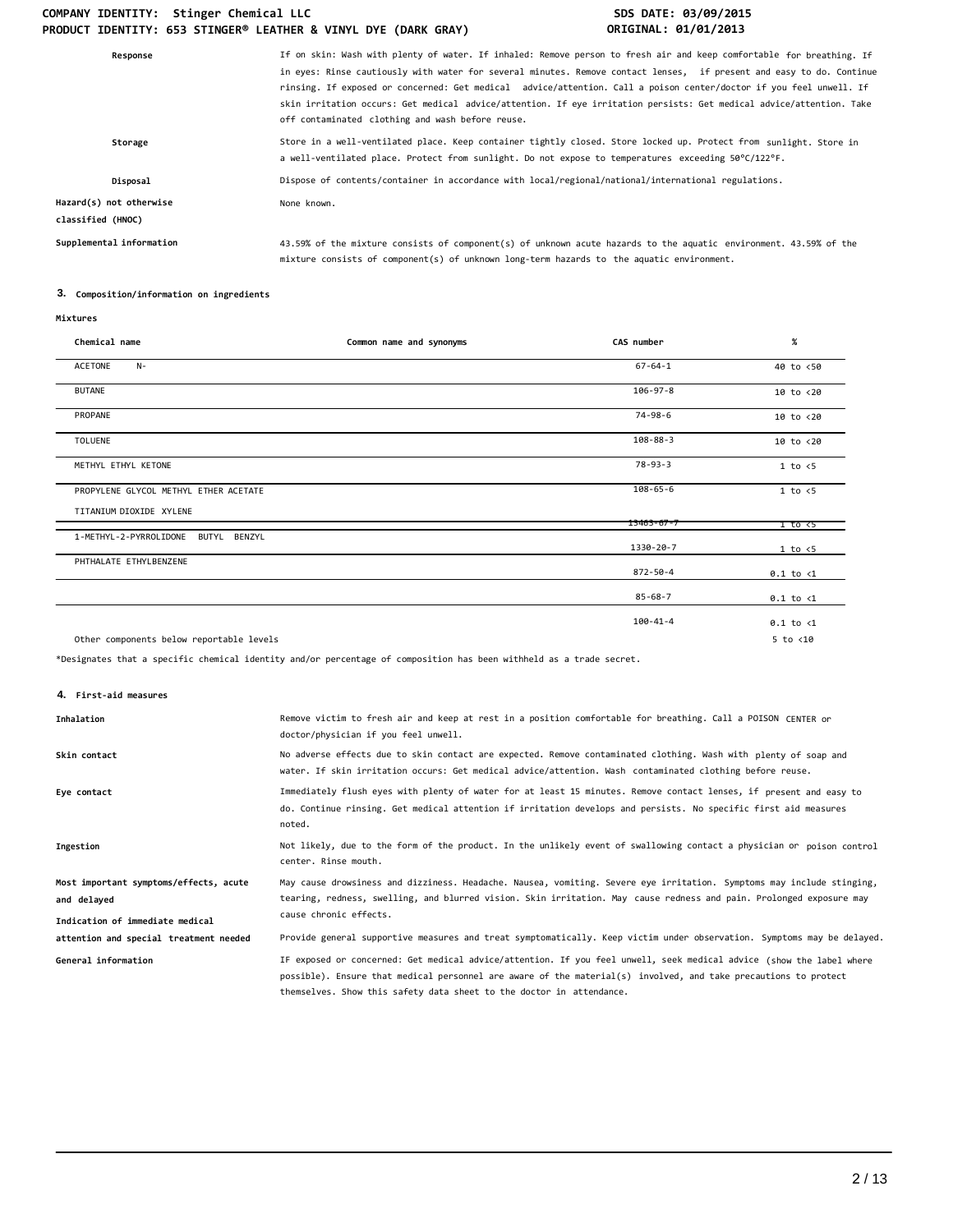### **COMPANY IDENTITY: Stinger Chemical LLC SDS DATE: 03/09/2015 PRODUCT IDENTITY: 653 STINGER® LEATHER & VINYL DYE (DARK GRAY) ORIGINAL: 01/01/2013**

| 5. Fire-fighting measures                                              |                                                                                                                                                                                                                                                                                                                                                                                                                                                                                                                                                                                                                                                                                                                                                                                                                                                                                                                                                                                                                                                                                          |
|------------------------------------------------------------------------|------------------------------------------------------------------------------------------------------------------------------------------------------------------------------------------------------------------------------------------------------------------------------------------------------------------------------------------------------------------------------------------------------------------------------------------------------------------------------------------------------------------------------------------------------------------------------------------------------------------------------------------------------------------------------------------------------------------------------------------------------------------------------------------------------------------------------------------------------------------------------------------------------------------------------------------------------------------------------------------------------------------------------------------------------------------------------------------|
| Suitable extinguishing media                                           | Alcohol resistant foam. Water fog. Dry chemical powder. Carbon dioxide (CO2).                                                                                                                                                                                                                                                                                                                                                                                                                                                                                                                                                                                                                                                                                                                                                                                                                                                                                                                                                                                                            |
| Unsuitable extinguishing media                                         | Do not use water jet as an extinguisher, as this will spread the fire.                                                                                                                                                                                                                                                                                                                                                                                                                                                                                                                                                                                                                                                                                                                                                                                                                                                                                                                                                                                                                   |
| Specific hazards arising from the<br>chemical                          | Contents under pressure. Pressurized container may explode when exposed to heat or flame. During fire, gases hazardous<br>to health may be formed.                                                                                                                                                                                                                                                                                                                                                                                                                                                                                                                                                                                                                                                                                                                                                                                                                                                                                                                                       |
| Special protective equipment and<br>precautions for firefighters       | Firefighters must use standard protective equipment including flame retardant coat, helmet with face shield, gloves,<br>rubber boots, and in enclosed spaces, SCBA.                                                                                                                                                                                                                                                                                                                                                                                                                                                                                                                                                                                                                                                                                                                                                                                                                                                                                                                      |
| Fire fighting<br>equipment/instructions                                | In case of fire: Stop leak if safe to do so. Do not move cargo or vehicle if cargo has been exposed to heat. Move<br>containers from fire area if you can do so without risk. Containers should be cooled with water to prevent vapor<br>pressure build up. For massive fire in cargo area, use unmanned hose holder or monitor nozzles, if possible. If not,<br>withdraw and let fire burn out.                                                                                                                                                                                                                                                                                                                                                                                                                                                                                                                                                                                                                                                                                         |
| Specific methods                                                       | Use standard firefighting procedures and consider the hazards of other involved materials. Move containers from fire<br>area if you can do so without risk. In the event of fire and/or explosion do not breathe fumes.                                                                                                                                                                                                                                                                                                                                                                                                                                                                                                                                                                                                                                                                                                                                                                                                                                                                  |
| General fire hazards                                                   | Extremely flammable aerosol. Contents under pressure. Pressurized container may explode when exposed to heat or flame.                                                                                                                                                                                                                                                                                                                                                                                                                                                                                                                                                                                                                                                                                                                                                                                                                                                                                                                                                                   |
| <b>6. Accidental release measures</b>                                  |                                                                                                                                                                                                                                                                                                                                                                                                                                                                                                                                                                                                                                                                                                                                                                                                                                                                                                                                                                                                                                                                                          |
| Personal precautions, protective<br>equipment and emergency procedures | Keep unnecessary personnel away. Keep people away from and upwind of spill/leak. Keep out of low areas. Many gases are<br>heavier than air and will spread along ground and collect in low or confined areas (sewers, basements, tanks). Wear<br>appropriate protective equipment and clothing during clean-up. Do not breathe mist or vapor. Emergency personnel need<br>self-contained breathing equipment. Do not touch damaged containers or spilled material unless wearing appropriate<br>protective clothing. Ventilate closed spaces before entering them. Local authorities should be advised if significant<br>spillages cannot be contained. For personal protection, see section 8 of the SDS.                                                                                                                                                                                                                                                                                                                                                                               |
| Methods and materials for containment<br>and cleaning up               | Refer to attached safety data sheets and/or instructions for use. Eliminate all ignition sources (no smoking, flares,<br>sparks, or flames in immediate area). Keep combustibles (wood, paper, oil, etc.) away from spilled material. Stop leak<br>if you can do so without risk. Move the cylinder to a safe and open area if the leak is irreparable. Isolate area until<br>gas has dispersed. Cover with plastic sheet to prevent spreading. Absorb in vermiculite, dry sand or earth and place<br>into containers. Prevent product from entering drains. Following product recovery, flush area with water.                                                                                                                                                                                                                                                                                                                                                                                                                                                                          |
|                                                                        | Small Spills: Wipe up with absorbent material (e.g. cloth, fleece). Clean surface thoroughly to remove residual<br>contamination. For waste disposal, see section 13 of the SDS.                                                                                                                                                                                                                                                                                                                                                                                                                                                                                                                                                                                                                                                                                                                                                                                                                                                                                                         |
| Environmental precautions                                              | Avoid release to the environment. Prevent further leakage or spillage if safe to do so. Avoid discharge into<br>drains, water courses or onto the ground. Inform appropriate managerial or supervisory personnel of all<br>environmental releases.                                                                                                                                                                                                                                                                                                                                                                                                                                                                                                                                                                                                                                                                                                                                                                                                                                       |
| 7. Handling and storage                                                |                                                                                                                                                                                                                                                                                                                                                                                                                                                                                                                                                                                                                                                                                                                                                                                                                                                                                                                                                                                                                                                                                          |
| Precautions for safe handling                                          | Obtain special instructions before use. Do not handle until all safety precautions have been read and understood.<br>Pressurized container: Do not pierce or burn, even after use. Do not use if spray button is missing or defective. Do<br>not spray on a naked flame or any other incandescent material. Do not smoke while using or until sprayed surface is<br>thoroughly dry. Do not cut, weld, solder, drill, grind, or expose containers to heat, flame, sparks, or other sources<br>of ignition. All equipment used when handling the product must be grounded. Do not re-use empty containers. Do not<br>breathe  mist or vapor. Avoid contact with eyes, skin, and clothing. Avoid prolonged exposure. When using, do not eat,<br>drink or smoke. Pregnant or breastfeeding women must not handle this product. Should be handled in closed systems, if<br>possible. Use only in well-ventilated areas. Wear appropriate personal protective equipment. Wash hands thoroughly after<br>handling. Avoid release to the environment. Observe good industrial hygiene practices. |
| Conditions for safe storage, including<br>any incompatibilities        | Level 3 Aerosol.                                                                                                                                                                                                                                                                                                                                                                                                                                                                                                                                                                                                                                                                                                                                                                                                                                                                                                                                                                                                                                                                         |
|                                                                        | Store locked up. Pressurized container. Protect from sunlight and do not expose to temperatures exceeding 50°C/122 °F.<br>Do not puncture, incinerate or crush. Do not handle or store near an open flame, heat or other sources of ignition.<br>This material can accumulate static charge which may cause spark and become an ignition source. Secure cylinders in an<br>upright position at all times, close all valves when not in use. Store in a well-ventilated place. Store away from<br>incompatible materials (see Section 10 of the SDS).                                                                                                                                                                                                                                                                                                                                                                                                                                                                                                                                     |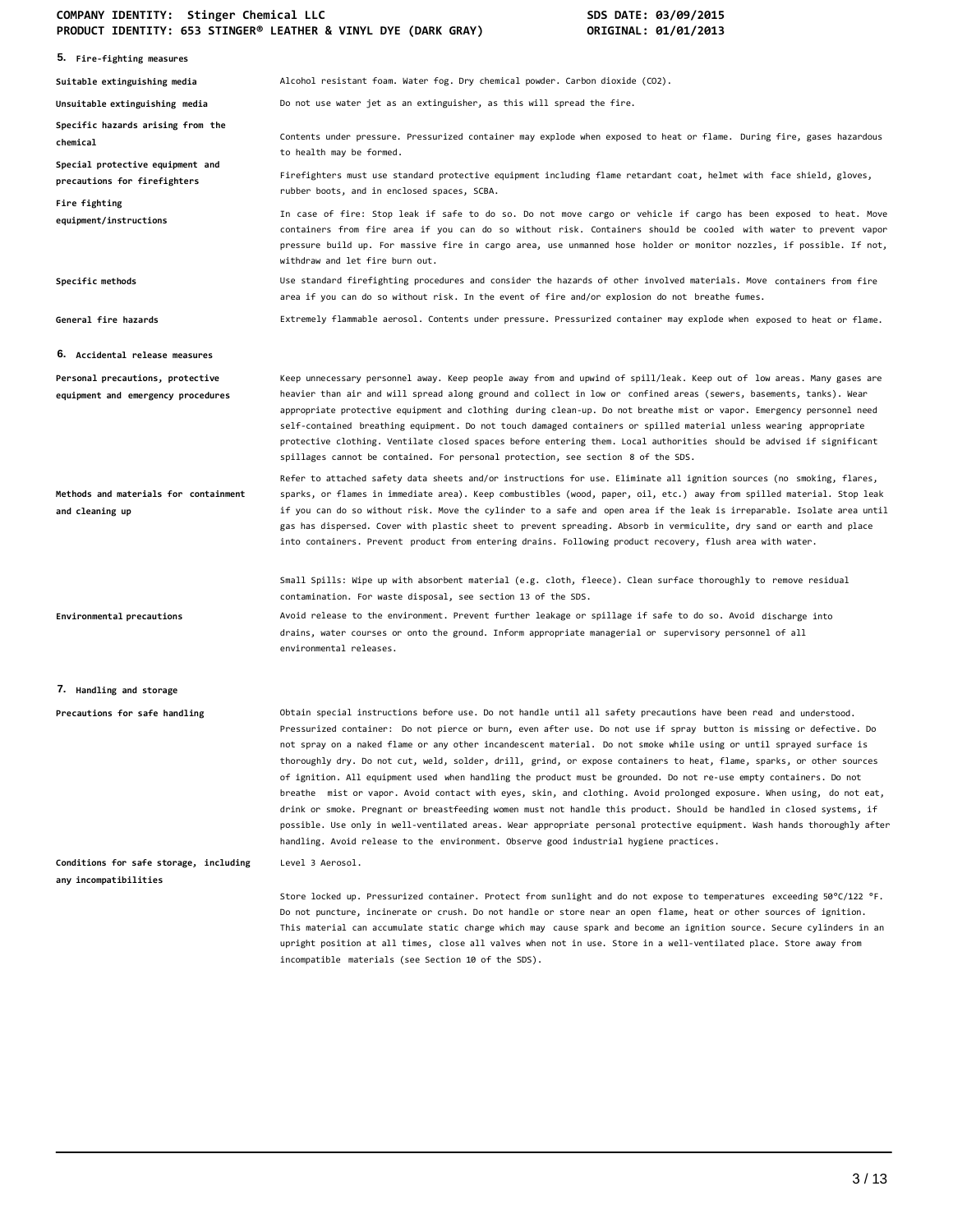### **8. Exposure controls/personal protection**

### **Occupational exposure limits**

**US. OSHA Table Z-1 Limits for Air Contaminants (29 CFR 1910.1000)**

| Lomponents                                             | ıype        | varue      | rorm        |
|--------------------------------------------------------|-------------|------------|-------------|
| ACETONE (CAS 67-64-1)                                  | PEL         | 2400 mg/m3 |             |
|                                                        |             |            |             |
|                                                        |             | 1000 ppm   |             |
| ETHYLBENZENE (CAS 100-41-4)                            | PEL         | 435 mg/m3  |             |
|                                                        |             |            |             |
|                                                        |             | 100 ppm    |             |
| METHYL ETHYL KETONE (CAS 78-93-                        | PEL         | 590 mg/m3  |             |
| 3)                                                     |             |            |             |
|                                                        |             | 200 ppm    |             |
| PROPANE (CAS 74-98-6)                                  | PEL         | 1800 mg/m3 |             |
|                                                        |             | 1000 ppm   |             |
| TITANIUM DIOXIDE (CAS 13463-67-                        | PEL         | 15 $mg/m3$ | Total dust. |
| 7)                                                     |             |            |             |
| XYLENE (CAS 1330-20-7)                                 | PEL         | 435 mg/m3  |             |
|                                                        |             | 100 ppm    |             |
| US. OSHA Table Z-2 (29 CFR 1910.1000)                  |             |            |             |
| Components                                             | Type        | Value      |             |
|                                                        |             |            |             |
| TOLUENE (CAS 108-88-3)                                 | Ceiling     | 300 ppm    |             |
|                                                        | TWA         | 200 ppm    |             |
|                                                        |             |            |             |
| US. ACGIH Threshold Limit Values                       |             |            |             |
| Components                                             | Type        | Value      |             |
| ACETONE (CAS 67-64-1)                                  | <b>STEL</b> | 750 ppm    |             |
|                                                        | TWA         | 500 ppm    |             |
| ETHYLBENZENE (CAS 100-41-4)                            | TWA         | 20 ppm     |             |
|                                                        |             |            |             |
| METHYL ETHYL KETONE (CAS 78-93-                        | <b>STEL</b> | 300 ppm    |             |
| 3)                                                     |             |            |             |
|                                                        | TWA         | 200 ppm    |             |
| N-BUTANE (CAS 106-97-8)                                | STEL        | 1000 ppm   |             |
| TITANIUM DIOXIDE (CAS 13463-67-                        | TWA         |            |             |
| 7)                                                     |             | 10 mg/m3   |             |
| TOLUENE (CAS 108-88-3)                                 | TWA         | 20 ppm     |             |
|                                                        |             |            |             |
| XYLENE (CAS 1330-20-7)                                 | STEL        | 150 ppm    |             |
|                                                        | TWA         | 100 ppm    |             |
| US. NIOSH: Pocket Guide to Chemical Hazards Components | Type        |            |             |
|                                                        |             | Value      |             |
|                                                        |             |            |             |
| ACETONE (CAS 67-64-1)                                  | TWA         | 590 mg/m3  |             |
|                                                        |             | 250 ppm    |             |
| ETHYLBENZENE (CAS 100-41-4)                            | STEL        | 545 mg/m3  |             |
|                                                        |             |            |             |
|                                                        |             | 125 ppm    |             |
|                                                        | TWA         | 435 mg/m3  |             |
| METHYL ETHYL KETONE (CAS 78-93-3)                      |             | 100 ppm    |             |
|                                                        | STEL        | 885 mg/m3  |             |
|                                                        |             |            |             |
|                                                        |             | 300 ppm    |             |
| N-BUTANE (CAS 106-97-8)                                | TWA         | 590 mg/m3  |             |
|                                                        |             | 200 ppm    |             |
| PROPANE (CAS 74-98-6)                                  | TWA         | 1900 mg/m3 |             |
|                                                        |             |            |             |
| TOLUENE (CAS 108-88-3)                                 |             | 800 ppm    |             |
|                                                        | TWA         | 1800 mg/m3 |             |
|                                                        |             | 1000 ppm   |             |
|                                                        | STEL        | 560 mg/m3  |             |
|                                                        |             | 150 ppm    |             |
|                                                        |             |            |             |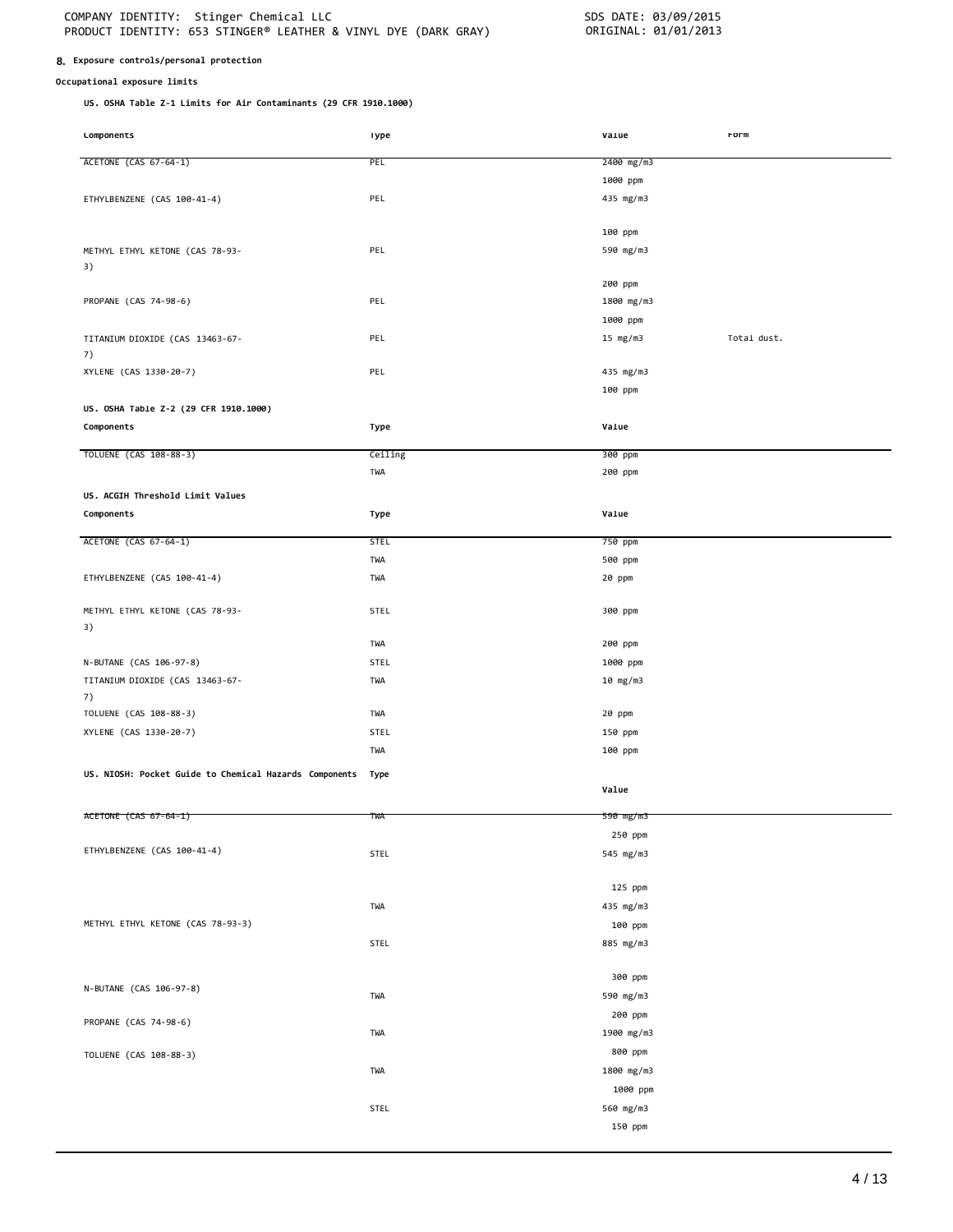# COMPANY IDENTITY: Stinger Chemical LLC<br>PRODUCT IDENTITY: 653 STINGER® LEATHER & VINYL DYE (DARK GRAY) **SOME ORIGINAL: 01/01/2013**

| PRODUCT IDENTITY: 653 STINGER® LEATHER & VINYL DYE (DARK GRAY)                 |                                                                                                                                                                                                                                                                                                                                                                                                                                                                                                  |                                                                                                             |                                                                        | ORIGINAL: 01/01/2013                                                                                  |
|--------------------------------------------------------------------------------|--------------------------------------------------------------------------------------------------------------------------------------------------------------------------------------------------------------------------------------------------------------------------------------------------------------------------------------------------------------------------------------------------------------------------------------------------------------------------------------------------|-------------------------------------------------------------------------------------------------------------|------------------------------------------------------------------------|-------------------------------------------------------------------------------------------------------|
| US. NIOSH: Pocket Guide to Chemical Hazards Components Type                    |                                                                                                                                                                                                                                                                                                                                                                                                                                                                                                  |                                                                                                             |                                                                        |                                                                                                       |
|                                                                                |                                                                                                                                                                                                                                                                                                                                                                                                                                                                                                  |                                                                                                             | Value                                                                  |                                                                                                       |
|                                                                                |                                                                                                                                                                                                                                                                                                                                                                                                                                                                                                  |                                                                                                             | 100 ppm                                                                |                                                                                                       |
| US. Workplace Environmental Exposure Level (WEEL) Guides Components            |                                                                                                                                                                                                                                                                                                                                                                                                                                                                                                  | Type                                                                                                        |                                                                        |                                                                                                       |
|                                                                                |                                                                                                                                                                                                                                                                                                                                                                                                                                                                                                  |                                                                                                             | Value                                                                  |                                                                                                       |
| 1-METHYL-2-PYRROLIDO NE (CAS 872-                                              | TWA                                                                                                                                                                                                                                                                                                                                                                                                                                                                                              |                                                                                                             |                                                                        |                                                                                                       |
| $50-4)$                                                                        |                                                                                                                                                                                                                                                                                                                                                                                                                                                                                                  |                                                                                                             |                                                                        | 40 mg/m3                                                                                              |
|                                                                                |                                                                                                                                                                                                                                                                                                                                                                                                                                                                                                  |                                                                                                             |                                                                        | 10 ppm                                                                                                |
| PROPYLENE GLYCOL METHYL ETHER<br>ACETATE (CAS 108-65-6)                        | TWA                                                                                                                                                                                                                                                                                                                                                                                                                                                                                              |                                                                                                             |                                                                        | 50 ppm                                                                                                |
|                                                                                |                                                                                                                                                                                                                                                                                                                                                                                                                                                                                                  |                                                                                                             |                                                                        |                                                                                                       |
| Biological limit values                                                        |                                                                                                                                                                                                                                                                                                                                                                                                                                                                                                  |                                                                                                             |                                                                        |                                                                                                       |
| ACGIH Biological Exposure Indices<br>Components                                | Value                                                                                                                                                                                                                                                                                                                                                                                                                                                                                            | Determinant                                                                                                 | Specimen                                                               | Sampling Time                                                                                         |
|                                                                                |                                                                                                                                                                                                                                                                                                                                                                                                                                                                                                  |                                                                                                             |                                                                        |                                                                                                       |
| 1-METHYL-2-PYRROLIDO 100 mg/l<br>NE (CAS 872-50-4)                             |                                                                                                                                                                                                                                                                                                                                                                                                                                                                                                  | 5-Hydroxy-N-m<br>ethyl-2-pyrrolidone                                                                        | Urine                                                                  | $\ast$                                                                                                |
| ACETONE (CAS 67-64-1)                                                          | 50 $mg/1$                                                                                                                                                                                                                                                                                                                                                                                                                                                                                        | Acetone                                                                                                     | Urine                                                                  |                                                                                                       |
| ETHYLBENZENE (CAS 100-41-4)                                                    | 0.15 g/g                                                                                                                                                                                                                                                                                                                                                                                                                                                                                         | Sum of                                                                                                      | Creatinine in                                                          |                                                                                                       |
|                                                                                |                                                                                                                                                                                                                                                                                                                                                                                                                                                                                                  | mandelic acid and<br>phenylglyoxylic<br>acid                                                                | urine                                                                  |                                                                                                       |
| METHYL ETHYL KETONE (CAS 78-93-                                                | $2 \text{ mg}/1$                                                                                                                                                                                                                                                                                                                                                                                                                                                                                 | MEK                                                                                                         | Urine                                                                  |                                                                                                       |
| 3)                                                                             |                                                                                                                                                                                                                                                                                                                                                                                                                                                                                                  |                                                                                                             |                                                                        |                                                                                                       |
| TOLUENE (CAS 108-88-3)                                                         | 0.3 mg/g                                                                                                                                                                                                                                                                                                                                                                                                                                                                                         | o-Cresol, with<br>hydrolysis                                                                                | Creatinine in<br>urine                                                 |                                                                                                       |
|                                                                                | 0.03 mg/1                                                                                                                                                                                                                                                                                                                                                                                                                                                                                        | Toluene                                                                                                     | Urine                                                                  |                                                                                                       |
|                                                                                | $0.02$ mg/l                                                                                                                                                                                                                                                                                                                                                                                                                                                                                      | Toluene                                                                                                     | <b>Blood</b>                                                           |                                                                                                       |
| XYLENE (CAS 1330-20-7)                                                         | 1.5 g/g                                                                                                                                                                                                                                                                                                                                                                                                                                                                                          | Methylhippuric<br>acids                                                                                     | Creatinine in<br>urine                                                 |                                                                                                       |
| * - For sampling details, please see the source document.                      |                                                                                                                                                                                                                                                                                                                                                                                                                                                                                                  |                                                                                                             |                                                                        |                                                                                                       |
| Exposure guidelines                                                            |                                                                                                                                                                                                                                                                                                                                                                                                                                                                                                  |                                                                                                             |                                                                        |                                                                                                       |
| US - California OELs: Skin designation                                         |                                                                                                                                                                                                                                                                                                                                                                                                                                                                                                  |                                                                                                             |                                                                        |                                                                                                       |
| PROPYLENE GLYCOL METHYL ETHER ACETATE (CAS 108-65-6)<br>TOLUENE (CAS 108-88-3) |                                                                                                                                                                                                                                                                                                                                                                                                                                                                                                  |                                                                                                             | Can be absorbed through the skin.<br>Can be absorbed through the skin. |                                                                                                       |
| US - Minnesota Haz Subs: Skin designation applies                              |                                                                                                                                                                                                                                                                                                                                                                                                                                                                                                  |                                                                                                             |                                                                        |                                                                                                       |
| TOLUENE (CAS 108-88-3)                                                         |                                                                                                                                                                                                                                                                                                                                                                                                                                                                                                  |                                                                                                             | Skin designation applies.                                              |                                                                                                       |
| US WEEL Guides: Skin designation                                               |                                                                                                                                                                                                                                                                                                                                                                                                                                                                                                  |                                                                                                             |                                                                        |                                                                                                       |
|                                                                                | Can be absorbed through the skin.<br>1-METHYL-2-PYRROLIDONE (CAS 872-50-4)                                                                                                                                                                                                                                                                                                                                                                                                                       |                                                                                                             |                                                                        |                                                                                                       |
| Appropriate engineering controls                                               | Good general ventilation (typically 10 air changes per hour) should be used. Ventilation rates should be matched to<br>conditions. If applicable, use process enclosures, local exhaust ventilation, or other engineering controls to<br>maintain airborne levels below recommended exposure limits. If exposure limits have not been established, maintain<br>airborne levels to an acceptable level. Eye wash facilities and emergency shower must be available when handling this<br>product. |                                                                                                             |                                                                        |                                                                                                       |
| Individual protection measures, such as personal protective equipment          |                                                                                                                                                                                                                                                                                                                                                                                                                                                                                                  | Eye/face protection                                                                                         | Wear                                                                   |                                                                                                       |
| safety glasses with side shields (or goggles).                                 |                                                                                                                                                                                                                                                                                                                                                                                                                                                                                                  |                                                                                                             |                                                                        |                                                                                                       |
| Skin protection                                                                |                                                                                                                                                                                                                                                                                                                                                                                                                                                                                                  |                                                                                                             |                                                                        |                                                                                                       |
| Hand protection                                                                |                                                                                                                                                                                                                                                                                                                                                                                                                                                                                                  |                                                                                                             |                                                                        | Wear appropriate chemical resistant gloves. Suitable gloves can be recommended by the glove supplier. |
| Other                                                                          | Wear appropriate chemical resistant clothing.                                                                                                                                                                                                                                                                                                                                                                                                                                                    |                                                                                                             |                                                                        |                                                                                                       |
| Respiratory protection                                                         | respirator.                                                                                                                                                                                                                                                                                                                                                                                                                                                                                      | If permissible levels are exceeded use NIOSH mechanical filter / organic vapor cartridge or an air-supplied |                                                                        |                                                                                                       |
| Thermal hazards                                                                | Wear appropriate thermal protective clothing, when necessary.                                                                                                                                                                                                                                                                                                                                                                                                                                    |                                                                                                             |                                                                        |                                                                                                       |
| General hygiene<br>considerations                                              | When using do not smoke. Always observe good personal hygiene measures, such as washing after handling the material and<br>before eating, drinking, and/or smoking. Routinely wash work clothing and protective equipment to remove contaminants.                                                                                                                                                                                                                                                |                                                                                                             |                                                                        |                                                                                                       |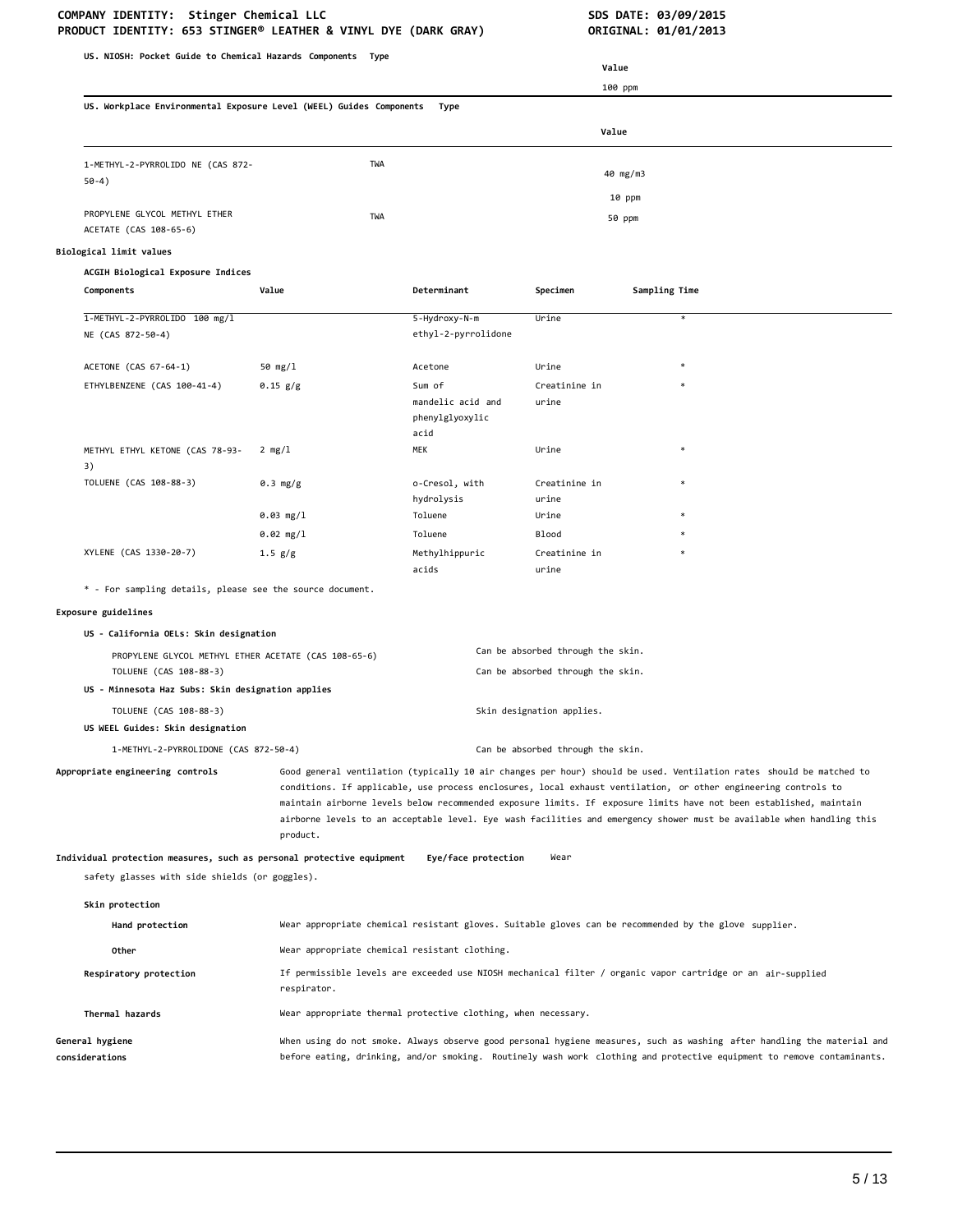## **COMPANY IDENTITY: Stinger Chemical LLC SDS DATE: 03/09/2015**

| 9. Physical and chemical properties          |                                       |  |  |
|----------------------------------------------|---------------------------------------|--|--|
| Appearance                                   |                                       |  |  |
| Physical state                               | Liquid.                               |  |  |
| Form                                         | Aerosol. Liquefied gas.               |  |  |
| Color                                        | Not available.                        |  |  |
| 0dor                                         | Not available.                        |  |  |
| Odor threshold                               | Not available.                        |  |  |
| pH                                           | Not available.                        |  |  |
| Melting point/freezing point                 | $-305.68$ °F ( $-187.6$ °C) estimated |  |  |
| Initial boiling point and boiling range      | $-43.78$ °F ( $-42.1$ °C) estimated   |  |  |
| Flash point                                  | $-156.0$ °F ( $-104.4$ °C) estimated  |  |  |
| Evaporation rate                             | Not available.                        |  |  |
| Flammability (solid, gas)                    | Not applicable.                       |  |  |
| Upper/lower flammability or explosive limits |                                       |  |  |
| Flammability limit - lower<br>$(\%)$         | 1.3 % estimated                       |  |  |
| Flammability limit - upper (%)               | 12.8 % estimated                      |  |  |
| Explosive limit - lower (%)                  | Not available.                        |  |  |
| Explosive limit - upper (%)                  | Not available.                        |  |  |
| Vapor pressure                               | 2304.83 hPa estimated                 |  |  |
| Vapor density                                | Not available.                        |  |  |
| Relative density                             | Not available.                        |  |  |
| Solubility(ies)                              |                                       |  |  |
| Solubility (water)                           | Not available.                        |  |  |
| Partition coefficient (n-<br>octanol/water)  | Not available.                        |  |  |
| Auto-ignition temperature                    | 550 °F (287.78 °C) estimated          |  |  |
| Decomposition temperature                    | Not available.                        |  |  |
| Viscosity                                    | Not available.                        |  |  |
| Other information                            |                                       |  |  |
| Density                                      | 6.09 lbs/gal                          |  |  |
| Flammability class                           | Flammable IA estimated                |  |  |
| Heat of combustion (NFPA 30B)                | 30 kJ/g estimated                     |  |  |
| Percent volatile                             | 90.41                                 |  |  |
| Specific gravity                             | 0.73                                  |  |  |
| VOC                                          | 348.119352 g/l Material               |  |  |
|                                              | 2.9051968 lbs/gal Material            |  |  |
|                                              | 4.8035687 lbs/gal Regulatory          |  |  |
|                                              | 575.594474 g/l Regulatory             |  |  |

| Reactivitv                       | The product is stable and non-reactive under normal conditions of use, storage and transport. |
|----------------------------------|-----------------------------------------------------------------------------------------------|
| Chemical stability               | Material is stable under normal conditions.                                                   |
| Possibility of hazardous         | Hazardous polymerization does not occur.                                                      |
| reactions                        |                                                                                               |
| Conditions to avoid              | Heat. Avoid temperatures exceeding the flash point. Contact with incompatible materials.      |
| Incompatible materials           | Strong acids. Acids. Strong oxidizing agents. Nitrates. Halogens. Fluorine. Chlorine.         |
| Hazardous decomposition products | No hazardous decomposition products are known.                                                |
|                                  |                                                                                               |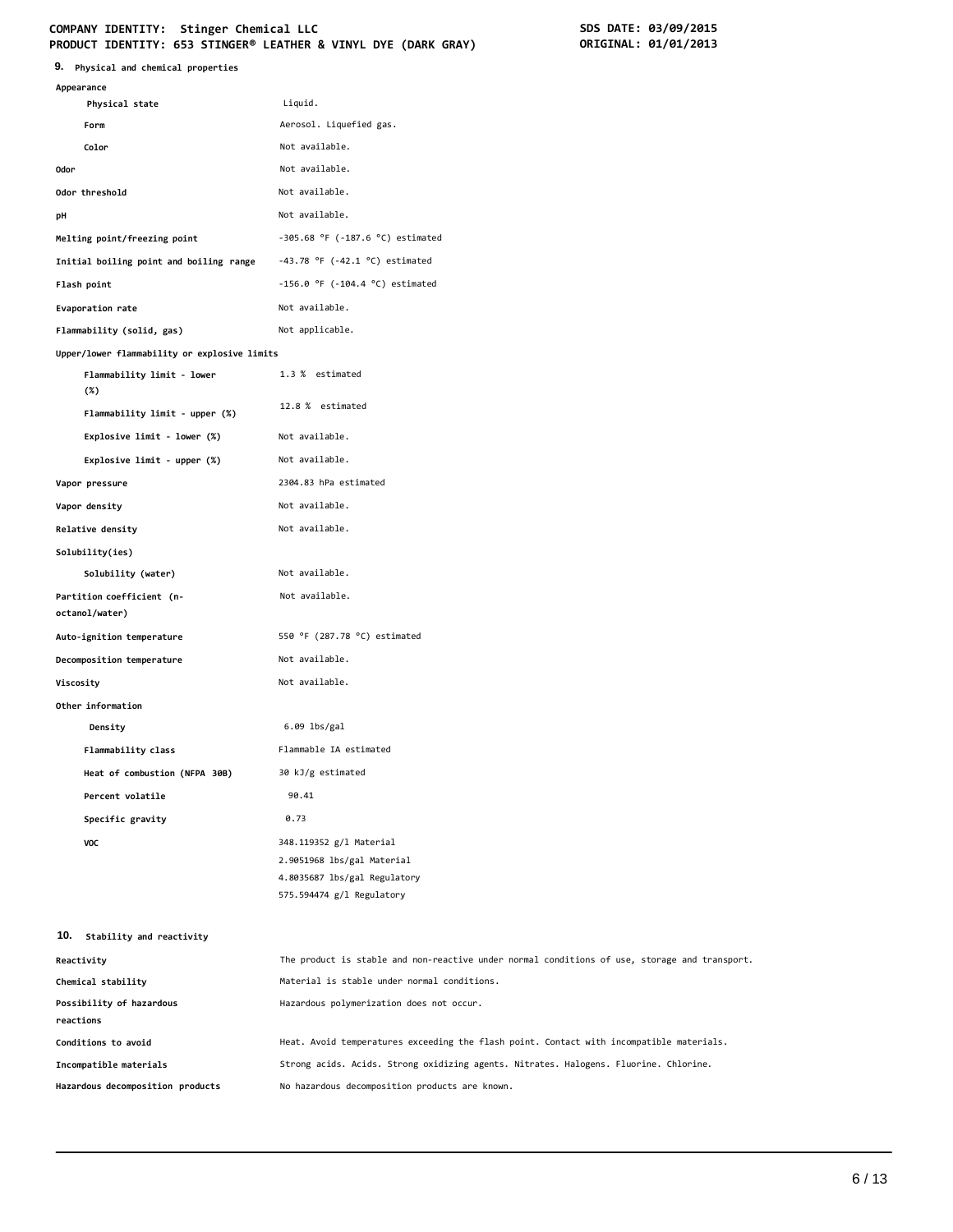### **COMPANY IDENTITY: Stinger Chemical LLC SDS DATE: 03/09/2015 PRODUCT IDENTITY: 653 STINGER® LEATHER & VINYL DYE (DARK GRAY) ORIGINAL: 01/01/2013**

**11. Toxicological information**

|                 | Information on likely routes of exposure                        |                                                                                                                                                                                                                       |                       |  |
|-----------------|-----------------------------------------------------------------|-----------------------------------------------------------------------------------------------------------------------------------------------------------------------------------------------------------------------|-----------------------|--|
| Inhalation      |                                                                 | May cause damage to organs through prolonged or repeated exposure by inhalation. May cause drowsiness and dizziness.<br>Headache. Nausea, vomiting. Prolonged inhalation may be harmful.                              |                       |  |
|                 | Skin contact                                                    | Causes skin irritation.                                                                                                                                                                                               |                       |  |
|                 | Causes serious eye irritation.<br>Eye contact                   |                                                                                                                                                                                                                       |                       |  |
| Ingestion       |                                                                 | Expected to be a low ingestion hazard.                                                                                                                                                                                |                       |  |
| characteristics | Symptoms related to the physical,<br>chemical and toxicological | Headache. May cause drowsiness and dizziness. Nausea, vomiting. Severe eye irritation. Symptoms may include stinging,<br>tearing, redness, swelling, and blurred vision. Skin irritation. May cause redness and pain. |                       |  |
|                 | Information on toxicological effects                            |                                                                                                                                                                                                                       |                       |  |
| Acute toxicity  |                                                                 | Narcotic effects.                                                                                                                                                                                                     |                       |  |
| Components      |                                                                 | Species                                                                                                                                                                                                               | Test Results          |  |
|                 | 1-METHYL-2-PYRROLIDONE (CAS 872-50-4)                           |                                                                                                                                                                                                                       |                       |  |
|                 | Acute                                                           |                                                                                                                                                                                                                       |                       |  |
|                 | Dermal                                                          |                                                                                                                                                                                                                       |                       |  |
|                 | LD50                                                            | Rabbit                                                                                                                                                                                                                | 8000 mg/kg            |  |
|                 | Oral                                                            |                                                                                                                                                                                                                       |                       |  |
|                 | LD <sub>50</sub>                                                | Mouse                                                                                                                                                                                                                 | 5130 mg/kg            |  |
|                 |                                                                 | Rat                                                                                                                                                                                                                   | 3914 mg/kg            |  |
|                 |                                                                 |                                                                                                                                                                                                                       | 4.2 ml/kg             |  |
|                 | ACETONE (CAS 67-64-1)                                           |                                                                                                                                                                                                                       |                       |  |
|                 | <b>Acute</b>                                                    |                                                                                                                                                                                                                       |                       |  |
|                 | <b>Dermal</b>                                                   |                                                                                                                                                                                                                       |                       |  |
|                 | LD50                                                            | Rabbit                                                                                                                                                                                                                | > 15800 mg/kg         |  |
|                 | Inhalation                                                      |                                                                                                                                                                                                                       |                       |  |
|                 | <b>LC50</b>                                                     | Rat                                                                                                                                                                                                                   | 76 mg/l, 4 Hours      |  |
|                 | Oral                                                            |                                                                                                                                                                                                                       |                       |  |
|                 | LD50<br>BUTYL BENZYL PHTHALATE (CAS 85-68-7)                    | Mouse                                                                                                                                                                                                                 | 3000 mg/kg            |  |
|                 | Acute Dermal                                                    | Rat                                                                                                                                                                                                                   | 5800 mg/kg            |  |
|                 |                                                                 |                                                                                                                                                                                                                       |                       |  |
|                 | LD <sub>50</sub>                                                | Mouse                                                                                                                                                                                                                 | 6700 mg/kg            |  |
|                 |                                                                 | Rat                                                                                                                                                                                                                   | 6700 mg/kg            |  |
|                 |                                                                 |                                                                                                                                                                                                                       |                       |  |
|                 | ETHYLBENZENE $(CAS 100-41-4)$<br>LD <sub>50</sub>               | Rat                                                                                                                                                                                                                   | 13500 mg/kg           |  |
|                 | Acute                                                           |                                                                                                                                                                                                                       |                       |  |
|                 | Dermal                                                          |                                                                                                                                                                                                                       |                       |  |
|                 | LD50                                                            | Rabbit                                                                                                                                                                                                                | 17800 mg/kg           |  |
|                 | Oral                                                            |                                                                                                                                                                                                                       |                       |  |
|                 | LD50                                                            | Rat                                                                                                                                                                                                                   | 3500 mg/kg            |  |
|                 | METHYL ETHYL KETONE (CAS 78-93-3)                               |                                                                                                                                                                                                                       |                       |  |
|                 | <b>Acute Dermal</b>                                             |                                                                                                                                                                                                                       |                       |  |
|                 | LD50                                                            | Rabbit                                                                                                                                                                                                                |                       |  |
|                 |                                                                 |                                                                                                                                                                                                                       | > 8000 mg/kg          |  |
|                 | Inhalation<br><b>LC50</b>                                       | Mouse                                                                                                                                                                                                                 | 11000 ppm, 45 Minutes |  |
|                 |                                                                 |                                                                                                                                                                                                                       |                       |  |
|                 |                                                                 | Rat                                                                                                                                                                                                                   | 11700 ppm, 4 Hours    |  |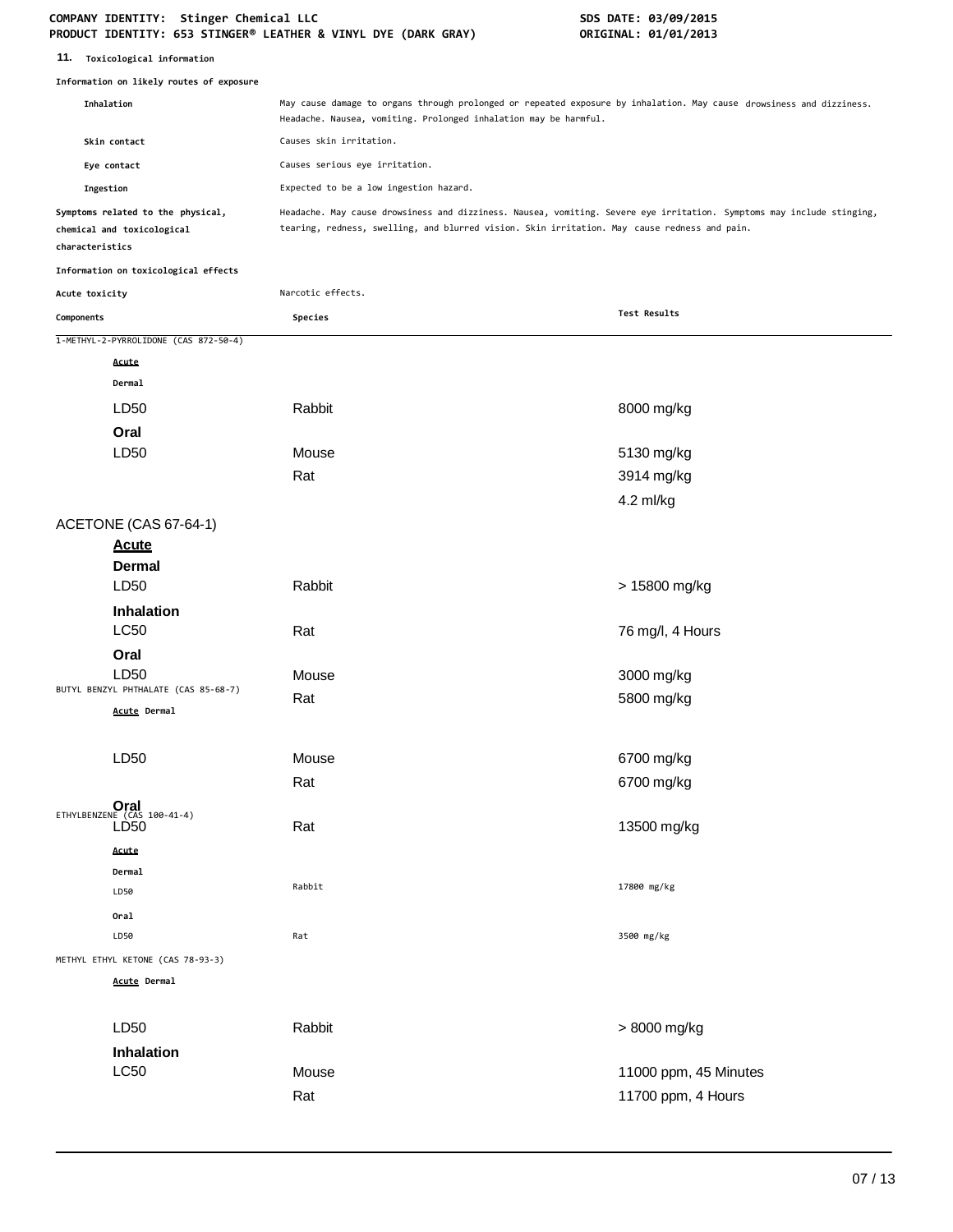## **COMPANY IDENTITY: Stinger Chemical LLC SDS DATE: 03/09/2015**

| Components                                             | PRODUCT IDENTITY: 653 STINGER® LEATHER & VINYL DYE (DARK GRAY)<br>Species                               | ORIGINAL: 01/01/2013                                                                                  |
|--------------------------------------------------------|---------------------------------------------------------------------------------------------------------|-------------------------------------------------------------------------------------------------------|
|                                                        |                                                                                                         | <b>Test Results</b>                                                                                   |
| Oral<br>LD50                                           | Mouse                                                                                                   | 670 mg/kg                                                                                             |
|                                                        | Rat                                                                                                     | 2300 - 3500 mg/kg                                                                                     |
|                                                        |                                                                                                         |                                                                                                       |
| N-BUTANE (CAS 106-97-8)                                |                                                                                                         |                                                                                                       |
| <b>Acute Inhalation</b><br>LC50                        | Mouse                                                                                                   | 680 mg/l, 2 Hours                                                                                     |
|                                                        | Rat                                                                                                     | 658 mg/l, 4 Hours                                                                                     |
| PROPANE (CAS 74-98-6)                                  |                                                                                                         |                                                                                                       |
| <b>Acute Inhalation</b>                                |                                                                                                         |                                                                                                       |
| LC50                                                   | Rat                                                                                                     | > 1442.847 mg/l, 15 Minutes                                                                           |
| TOLUENE (CAS 108-88-3)                                 |                                                                                                         |                                                                                                       |
| Acute Dermal                                           |                                                                                                         |                                                                                                       |
| LD50                                                   | Rabbit                                                                                                  | 12124 mg/kg                                                                                           |
|                                                        |                                                                                                         | 14.1 ml/kg                                                                                            |
| Inhalation                                             |                                                                                                         |                                                                                                       |
| LC50                                                   | Mouse                                                                                                   | 5320 ppm, 8 Hours                                                                                     |
|                                                        |                                                                                                         | 400 ppm, 24 Hours                                                                                     |
|                                                        | Rat                                                                                                     | 26700 ppm, 1 Hours                                                                                    |
|                                                        |                                                                                                         | 12200 ppm, 2 Hours                                                                                    |
|                                                        |                                                                                                         |                                                                                                       |
|                                                        |                                                                                                         | 8000 ppm, 4 Hours                                                                                     |
| Oral                                                   | Rat                                                                                                     |                                                                                                       |
| LD50                                                   |                                                                                                         | $2.6$ g/kg                                                                                            |
| XYLENE (CAS 1330-20-7)                                 |                                                                                                         |                                                                                                       |
| Acute                                                  |                                                                                                         |                                                                                                       |
| Dermal                                                 |                                                                                                         |                                                                                                       |
| LD50                                                   | Rabbit                                                                                                  | > 43 g/kg                                                                                             |
| Inhalation                                             |                                                                                                         |                                                                                                       |
| LC50                                                   | Mouse                                                                                                   | 3907 mg/l, 6 Hours                                                                                    |
|                                                        | Rat                                                                                                     | 6350 mg/l, 4 Hours                                                                                    |
| Oral                                                   |                                                                                                         |                                                                                                       |
| LD50                                                   | Mouse                                                                                                   | 1590 mg/kg                                                                                            |
|                                                        | Rat                                                                                                     | 3523 - 8600 mg/kg                                                                                     |
|                                                        |                                                                                                         |                                                                                                       |
| Skin corrosion/irritation                              | * Estimates for product may be based on additional component data not shown.<br>Causes skin irritation. |                                                                                                       |
|                                                        |                                                                                                         |                                                                                                       |
| Serious eye damage/eye<br>irritation                   | Causes serious eye irritation.                                                                          |                                                                                                       |
| Respiratory or skin sensitization                      |                                                                                                         |                                                                                                       |
| Respiratory sensitization                              | Not a respiratory sensitizer.                                                                           |                                                                                                       |
| Skin sensitization                                     | This product is not expected to cause skin sensitization.                                               |                                                                                                       |
| Germ cell mutagenicity                                 | genotoxic.                                                                                              | No data available to indicate product or any components present at greater than 0.1% are mutagenic or |
| Carcinogenicity                                        | Suspected of causing cancer.                                                                            |                                                                                                       |
| IARC Monographs. Overall Evaluation of Carcinogenicity |                                                                                                         |                                                                                                       |
| BUTYL BENZYL PHTHALATE (CAS 85-68-7)                   |                                                                                                         | 3 Not classifiable as to carcinogenicity to humans.                                                   |
| ETHYLBENZENE (CAS 100-41-4)                            |                                                                                                         | 2B Possibly carcinogenic to humans.                                                                   |
| TITANIUM DIOXIDE (CAS 13463-67-7)                      |                                                                                                         | 2B Possibly carcinogenic to humans.                                                                   |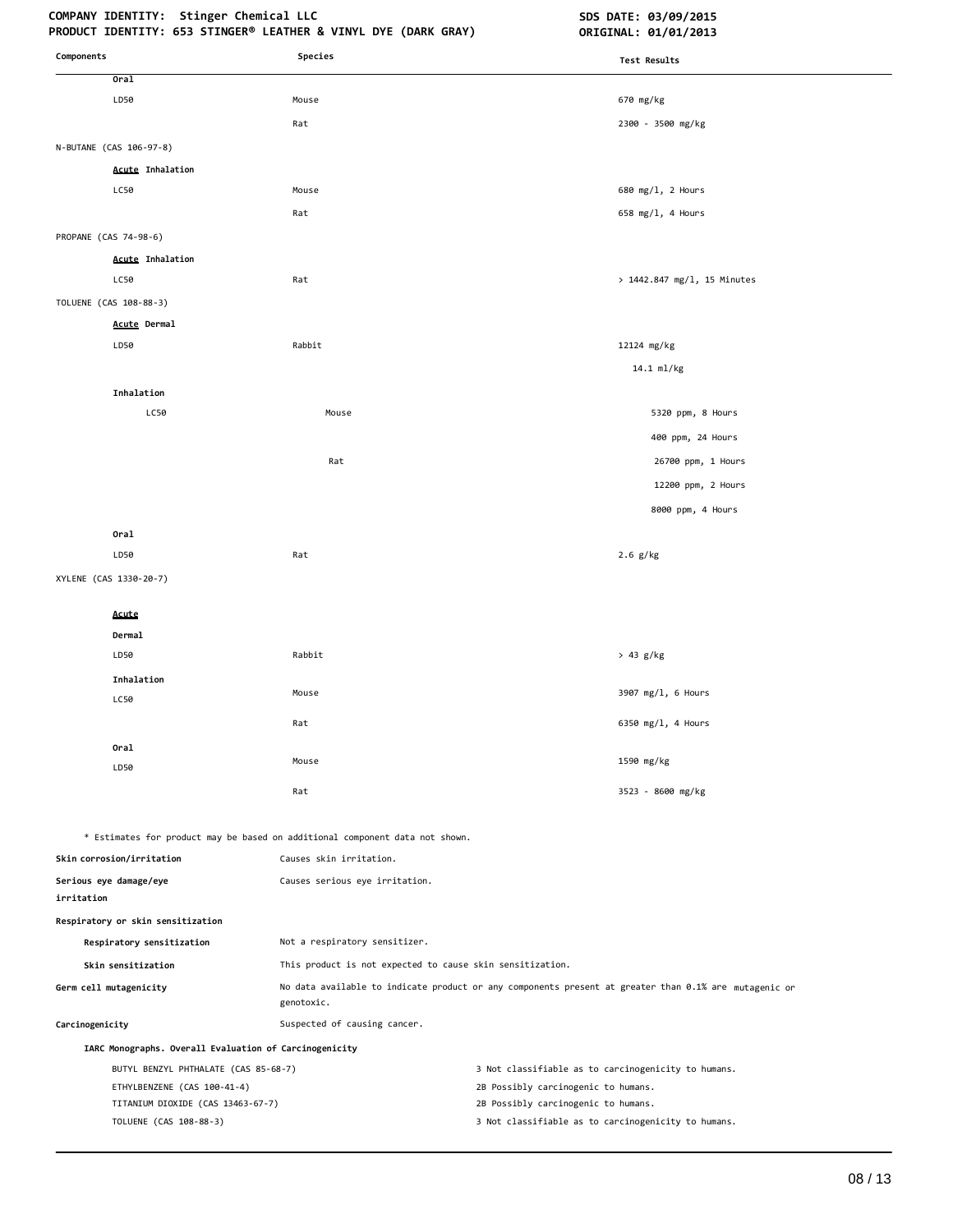## COMPANY IDENTITY: Stinger Chemical LLC **SDS DATE: 03/09/2015 PRODUCT IDENTITY: 653 STINGER® LEATHER & VINYL DYE (DARK GRAY) <b>DRIGINAL: 01/01/2013**

| XYLENE (CAS 1330-20-7)<br>OSHA Specifically Regulated Substances (29 CFR 1910.1001-1050)<br>Not listed. | Not classifiable as a carcinogenic to humans.                                                                                                                    |
|---------------------------------------------------------------------------------------------------------|------------------------------------------------------------------------------------------------------------------------------------------------------------------|
| Reproductive toxicity                                                                                   | Components in this product have been shown to cause birth defects and reproductive disorders in laboratory animals.<br>May damage fertility or the unborn child. |
| Specific target organ toxicity - single<br>exposure                                                     | May cause drowsiness and dizziness.                                                                                                                              |
| Specific target organ toxicity -<br>repeated exposure                                                   | Causes damage to organs through prolonged or repeated exposure.                                                                                                  |
| Aspiration hazard                                                                                       | Not an aspiration hazard.                                                                                                                                        |
| Chronic effects                                                                                         | Causes damage to organs through prolonged or repeated exposure. Prolonged inhalation may be harmful. Prolonged<br>exposure may cause chronic effects.            |

### **12. Ecological information**

**Ecotoxicity** Toxic to aquatic life. Harmful to aquatic life with long lasting effects.

| Components                                                                   |      | Species                                                    | <b>Test Results</b>             |
|------------------------------------------------------------------------------|------|------------------------------------------------------------|---------------------------------|
| ACETONE (CAS 67-64-1)                                                        |      |                                                            |                                 |
| Aquatic                                                                      |      |                                                            |                                 |
| Crustacea                                                                    | EC50 | Water flea (Daphnia magna)                                 | 21.6 - 23.9 mg/l, 48 hours 4740 |
| Fish                                                                         | LC50 | Rainbow trout, donaldson trout<br>(Oncorhynchus mykiss)    | $-6330$ mg/l, 96 hours          |
| BUTYL BENZYL PHTHALATE (CAS 85-68-7)                                         |      |                                                            |                                 |
| Aquatic                                                                      |      |                                                            |                                 |
| Crustacea                                                                    | EC50 | Water flea (Daphnia magna)                                 | $> 0.96$ mg/l, 48 hours         |
| Fish                                                                         | LC50 | Shiner perch (Cymatogaster aggregata)                      | $0.47 - 0.56$ mg/l, 96 hours    |
| ETHYLBENZENE (CAS 100-41-4)                                                  |      |                                                            |                                 |
| Aquatic                                                                      |      |                                                            |                                 |
| Crustacea                                                                    | EC50 | Water flea (Daphnia magna)                                 | $1.37 - 4.4$ mg/l, 48 hours     |
| Fish                                                                         | LC50 | Fathead minnow (Pimephales promelas)                       | 7.5 - 11 mg/l, 96 hours         |
| METHYL ETHYL KETONE (CAS 78-93-3)                                            |      |                                                            |                                 |
| Aquatic                                                                      |      |                                                            |                                 |
| Crustacea                                                                    | EC50 | Water flea (Daphnia magna)                                 | 4025 - 6440 mg/l, 48 hours      |
| Fish                                                                         | LC50 | Sheepshead minnow (Cyprinodon variegatus)                  | > 400 mg/l, 96 hours            |
| TITANIUM DIOXIDE (CAS 13463-67-7)                                            |      |                                                            |                                 |
| Aquatic                                                                      |      |                                                            |                                 |
| Crustacea Fish                                                               | EC50 | Water flea (Daphnia magna) Mummichog                       | $> 1000$ mg/l, 48 hours         |
| TOLUENE (CAS 108-88-3)                                                       | LC50 | (Fundulus heteroclitus)                                    | > 1000 mg/l, 96 hours           |
| Aquatic Crustacea                                                            |      |                                                            |                                 |
| Fish                                                                         |      |                                                            |                                 |
|                                                                              | EC50 | Water flea (Daphnia magna)                                 | $5.46 - 9.83$ mg/l, 48 hours    |
| XYLENE (CAS 1330-20-7)                                                       | LC50 | Coho salmon, silver salmon                                 | 8.11 mg/l, 96 hours             |
| Aquatic                                                                      |      | (Oncorhynchus kisutch)                                     |                                 |
| Fish                                                                         |      |                                                            |                                 |
|                                                                              | LC50 | Bluegill (Lepomis macrochirus)                             | 7.711 - 9.591 mg/l, 96 hours    |
| * Estimates for product may be based on additional component data not shown. |      |                                                            |                                 |
| Persistence and degradability                                                |      | No data is available on the degradability of this product. |                                 |
| Bioaccumulative potential                                                    |      |                                                            |                                 |
| Partition coefficient n-octanol / water (log Kow)<br>1-METHYL-2-PYRROLIDONE  |      | $-0.54$                                                    |                                 |
| <b>ACETONE</b>                                                               |      | $-0.24$                                                    |                                 |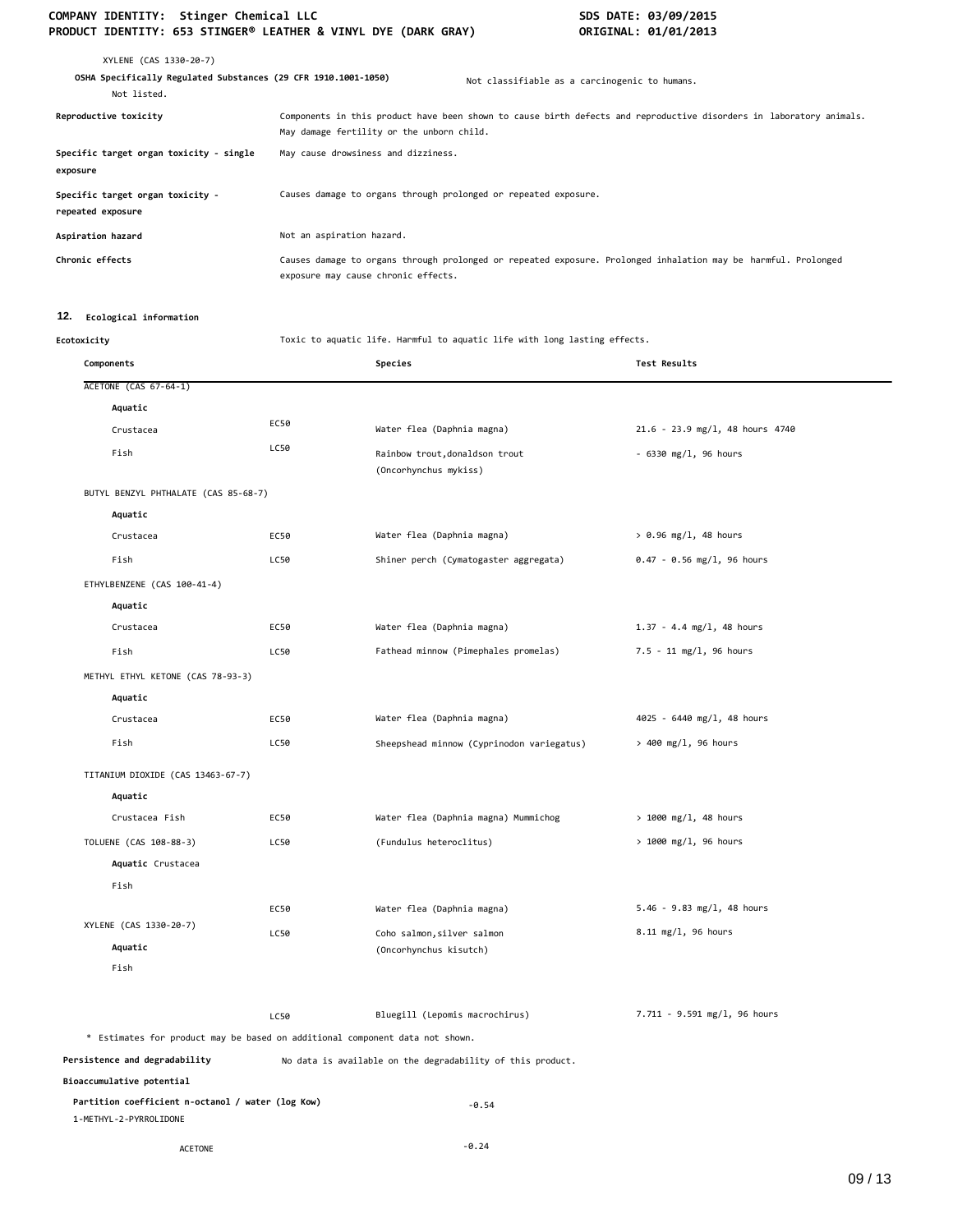| COMPANY IDENTITY: Stinger Chemical LLC                         |  |  |  |  |  |
|----------------------------------------------------------------|--|--|--|--|--|
| PRODUCT IDENTITY: 653 STINGER® LEATHER & VINYL DYE (DARK GRAY) |  |  |  |  |  |

**Packing group Environmental hazards Marine pollutant EmS**

Not applicable.

Not available. **Special precautions for user** Read safety instructions, SDS and emergency procedures before handling.

No.

**COMPANY IDENTITY: Stinger Chemical LLC SDS DATE: 03/09/2015 PRODUCT IDENTITY: 653 STINGER® LEATHER & VINYL DYE (DARK GRAY) ORIGINAL: 01/01/2013** 

|             | Partition coefficient n-octanol / water (log Kow) |                                                                                                                                                                                                                                                                                                                                                                                                                  |
|-------------|---------------------------------------------------|------------------------------------------------------------------------------------------------------------------------------------------------------------------------------------------------------------------------------------------------------------------------------------------------------------------------------------------------------------------------------------------------------------------|
|             | BUTYL BENZYL PHTHALATE                            | 4.91                                                                                                                                                                                                                                                                                                                                                                                                             |
|             | ETHYLBENZENE                                      | 3.15                                                                                                                                                                                                                                                                                                                                                                                                             |
|             | METHYL ETHYL KETONE                               | 0.29                                                                                                                                                                                                                                                                                                                                                                                                             |
|             | N-BUTANE                                          | 2.89                                                                                                                                                                                                                                                                                                                                                                                                             |
|             | PROPANE                                           | 2.36                                                                                                                                                                                                                                                                                                                                                                                                             |
|             | <b>TOLUENE</b><br>XYLENE                          | 2.73<br>$3.12 - 3.2$                                                                                                                                                                                                                                                                                                                                                                                             |
|             | Mobility in soil                                  | No data available.                                                                                                                                                                                                                                                                                                                                                                                               |
|             |                                                   |                                                                                                                                                                                                                                                                                                                                                                                                                  |
|             | Other adverse effects                             | No other adverse environmental effects (e.g. ozone depletion, photochemical ozone creation potential, endocrine<br>disruption, global warming potential) are expected from this component.                                                                                                                                                                                                                       |
| 13.         | Disposal considerations                           |                                                                                                                                                                                                                                                                                                                                                                                                                  |
|             | Disposal instructions                             | Collect and reclaim or dispose in sealed containers at licensed waste disposal site. Contents under pressure. Do<br>not puncture, incinerate or crush. Do not allow this material to drain into sewers/water supplies. Do not<br>contaminate ponds, waterways or ditches with chemical or used container. Dispose of contents/container in<br>accordance with local/regional/national/international regulations. |
|             | Local disposal regulations                        | Dispose in accordance with all applicable regulations.                                                                                                                                                                                                                                                                                                                                                           |
|             | Hazardous waste code                              | The waste code should be assigned in discussion between the user, the producer and the waste disposal company.                                                                                                                                                                                                                                                                                                   |
|             | Waste from residues / unused products             | Dispose of in accordance with local regulations. Empty containers or liners may retain some product residues.<br>This material and its container must be disposed of in a safe manner (see: Disposal instructions).                                                                                                                                                                                              |
|             | Contaminated packaging                            | Since emptied containers may retain product residue, follow label warnings even after container is emptied. Empty<br>containers should be taken to an approved waste handling site for recycling or disposal. Do not re-use empty<br>containers.                                                                                                                                                                 |
| 14.         | Transport information                             |                                                                                                                                                                                                                                                                                                                                                                                                                  |
| DOT         |                                                   |                                                                                                                                                                                                                                                                                                                                                                                                                  |
|             | UN number                                         | UN1950                                                                                                                                                                                                                                                                                                                                                                                                           |
|             | UN proper shipping name Transport                 | Aerosols, flammable, 2.1                                                                                                                                                                                                                                                                                                                                                                                         |
|             | hazard class(es)                                  |                                                                                                                                                                                                                                                                                                                                                                                                                  |
|             | Class Subsidiary                                  | Not available.                                                                                                                                                                                                                                                                                                                                                                                                   |
|             | risk                                              |                                                                                                                                                                                                                                                                                                                                                                                                                  |
|             | Packing group                                     | Not applicable.                                                                                                                                                                                                                                                                                                                                                                                                  |
|             |                                                   | Special precautions for user Read safety instructions, SDS and emergency procedures before handling.                                                                                                                                                                                                                                                                                                             |
| <b>IATA</b> |                                                   |                                                                                                                                                                                                                                                                                                                                                                                                                  |
|             | UN number                                         | UN1950                                                                                                                                                                                                                                                                                                                                                                                                           |
|             | UN proper shipping name Transport                 | Aerosols, flammable, 2.1                                                                                                                                                                                                                                                                                                                                                                                         |
|             | hazard class(es)                                  | Not available.                                                                                                                                                                                                                                                                                                                                                                                                   |
|             | Class Subsidiary                                  |                                                                                                                                                                                                                                                                                                                                                                                                                  |
|             | risk                                              | Not applicable.                                                                                                                                                                                                                                                                                                                                                                                                  |
|             | Packing group Environmental hazards               | No.                                                                                                                                                                                                                                                                                                                                                                                                              |
|             | Other information                                 | Special precautions for user Read safety instructions, SDS and emergency procedures before handling.                                                                                                                                                                                                                                                                                                             |
|             | Passenger and cargo<br>aircraft                   | Forbidden. Forbidden.                                                                                                                                                                                                                                                                                                                                                                                            |
|             | Cargo aircraft only                               |                                                                                                                                                                                                                                                                                                                                                                                                                  |
| IMDG        |                                                   |                                                                                                                                                                                                                                                                                                                                                                                                                  |
|             | UN number                                         | UN1950                                                                                                                                                                                                                                                                                                                                                                                                           |
|             | UN proper shipping name Transport                 | Aerosols, flammable, 2.1                                                                                                                                                                                                                                                                                                                                                                                         |
|             | hazard class(es)                                  |                                                                                                                                                                                                                                                                                                                                                                                                                  |
|             | Class Subsidiary                                  | Not available.                                                                                                                                                                                                                                                                                                                                                                                                   |
|             | risk                                              |                                                                                                                                                                                                                                                                                                                                                                                                                  |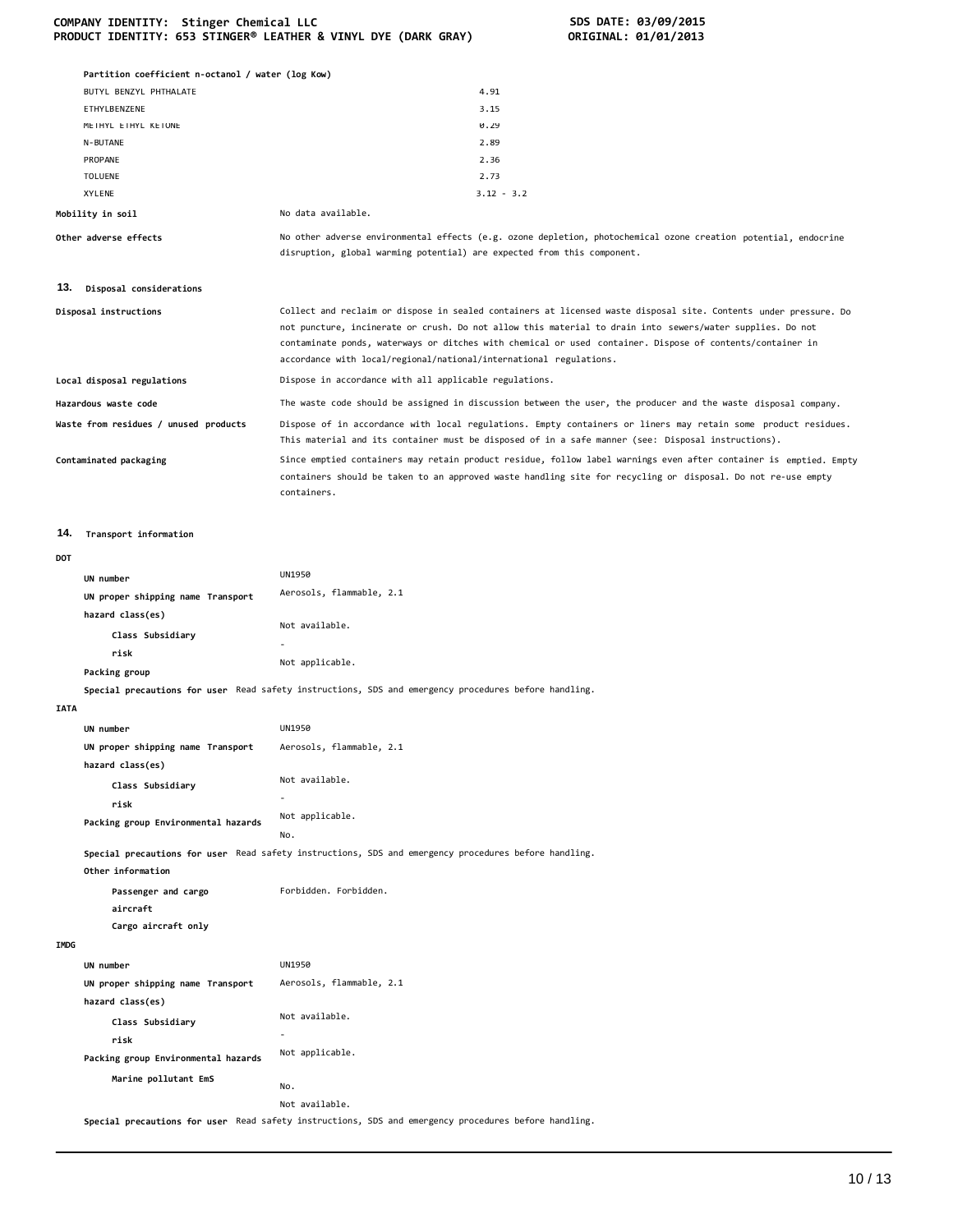### COMPANY IDENTITY: Stinger Chemical LLC **SDS DATE: 03/09/2015 PRODUCT IDENTITY: 653 STINGER® LEATHER & VINYL DYE (DARK GRAY) ORIGINAL: 01/01/2013**

**Transport in bulk according to Annex II** Not established. **of MARPOL 73/78 and the IBC Code**

### **15. Regulatory information**

| US federal regulations                                                           | 1910.1200.                                                                                                                       | This product is a "Hazardous Chemical" as defined by the OSHA Hazard Communication Standard, 29 CFR |                      |  |
|----------------------------------------------------------------------------------|----------------------------------------------------------------------------------------------------------------------------------|-----------------------------------------------------------------------------------------------------|----------------------|--|
|                                                                                  |                                                                                                                                  | All components are on the U.S. EPA TSCA Inventory List.                                             |                      |  |
| TSCA Section 12(b) Export Notification (40 CFR 707, Subpt. D)                    |                                                                                                                                  |                                                                                                     |                      |  |
| Not regulated.                                                                   |                                                                                                                                  |                                                                                                     |                      |  |
| TSCA Chemical Action Plans, Chemicals of Concern                                 |                                                                                                                                  |                                                                                                     |                      |  |
| BUTYL BENZYL PHTHALATE (CAS 85-68-7)                                             |                                                                                                                                  | Phthalates Action Plan                                                                              |                      |  |
| CERCLA Hazardous Substance List (40 CFR 302.4)                                   |                                                                                                                                  |                                                                                                     |                      |  |
|                                                                                  |                                                                                                                                  | Listed.                                                                                             |                      |  |
| ACETONE (CAS 67-64-1)<br>BUTYL BENZYL PHTHALATE (CAS 85-68-7)                    |                                                                                                                                  | Listed.                                                                                             |                      |  |
| ETHYLBENZENE (CAS 100-41-4)                                                      |                                                                                                                                  | Listed.                                                                                             |                      |  |
| METHYL ETHYL KETONE (CAS 78-93-3)                                                |                                                                                                                                  | Listed.                                                                                             |                      |  |
| N-BUTANE (CAS 106-97-8)                                                          |                                                                                                                                  | Listed.                                                                                             |                      |  |
| PROPANE (CAS 74-98-6)                                                            |                                                                                                                                  | Listed.                                                                                             |                      |  |
| TOLUENE (CAS 108-88-3)                                                           |                                                                                                                                  | Listed.                                                                                             |                      |  |
| XYLENE (CAS 1330-20-7)                                                           |                                                                                                                                  | Listed.                                                                                             |                      |  |
| SARA 304 Emergency release notification                                          |                                                                                                                                  |                                                                                                     |                      |  |
| Not regulated.                                                                   |                                                                                                                                  |                                                                                                     |                      |  |
|                                                                                  |                                                                                                                                  |                                                                                                     |                      |  |
| OSHA Specifically Regulated Substances (29 CFR 1910.1001-1050)                   |                                                                                                                                  |                                                                                                     |                      |  |
| Not listed.                                                                      |                                                                                                                                  |                                                                                                     |                      |  |
| Superfund Amendments and Reauthorization Act of 1986 (SARA) Hazard categories    |                                                                                                                                  |                                                                                                     |                      |  |
|                                                                                  | Immediate Hazard - Yes                                                                                                           |                                                                                                     |                      |  |
|                                                                                  | Delayed Hazard - Yes                                                                                                             |                                                                                                     |                      |  |
|                                                                                  | Fire Hazard - Yes Pressure                                                                                                       |                                                                                                     |                      |  |
|                                                                                  | Hazard - No Reactivity Hazard -                                                                                                  |                                                                                                     |                      |  |
|                                                                                  | No                                                                                                                               |                                                                                                     |                      |  |
| SARA 302 Extremely hazardous substance                                           |                                                                                                                                  |                                                                                                     |                      |  |
| Not listed.                                                                      |                                                                                                                                  |                                                                                                     |                      |  |
| SARA 311/312 Hazardous                                                           | No                                                                                                                               |                                                                                                     |                      |  |
| chemical                                                                         |                                                                                                                                  |                                                                                                     |                      |  |
|                                                                                  |                                                                                                                                  |                                                                                                     |                      |  |
| SARA 313 (TRI reporting)                                                         |                                                                                                                                  |                                                                                                     |                      |  |
| Chemical name                                                                    |                                                                                                                                  | CAS number                                                                                          | % by wt.             |  |
| <b>TOLUENE</b>                                                                   |                                                                                                                                  | $108 - 88 - 3$                                                                                      | 10 to <20            |  |
| XYLENE                                                                           |                                                                                                                                  | 1330-20-7                                                                                           | 1 to < 5             |  |
| 1-METHYL-2-PYRROLIDONE                                                           |                                                                                                                                  | 872-50-4                                                                                            | $0.1$ to $\langle 1$ |  |
| ETHYLBENZENE                                                                     |                                                                                                                                  | $100 - 41 - 4$                                                                                      | $0.1$ to $\langle 1$ |  |
| Other federal regulations                                                        |                                                                                                                                  |                                                                                                     |                      |  |
| Clean Air Act (CAA) Section 112 Hazardous Air Pollutants (HAPs) List             |                                                                                                                                  |                                                                                                     |                      |  |
| ETHYLBENZENE (CAS 100-41-4)                                                      |                                                                                                                                  |                                                                                                     |                      |  |
| TOLUENE (CAS 108-88-3)                                                           |                                                                                                                                  |                                                                                                     |                      |  |
| XYLENE (CAS 1330-20-7)                                                           |                                                                                                                                  |                                                                                                     |                      |  |
| Clean Air Act (CAA) Section 112(r) Accidental Release Prevention (40 CFR 68.130) |                                                                                                                                  |                                                                                                     |                      |  |
| N-BUTANE (CAS 106-97-8)                                                          |                                                                                                                                  |                                                                                                     |                      |  |
| PROPANE (CAS 74-98-6)                                                            |                                                                                                                                  |                                                                                                     |                      |  |
|                                                                                  |                                                                                                                                  |                                                                                                     |                      |  |
| Safe Drinking Water Act (SDWA)                                                   | Not regulated.                                                                                                                   |                                                                                                     |                      |  |
|                                                                                  | Drug Enforcement Administration (DEA). List 2, Essential Chemicals (21 CFR 1310.02(b) and 1310.04(f)(2) and Chemical Code Number |                                                                                                     |                      |  |
|                                                                                  |                                                                                                                                  |                                                                                                     |                      |  |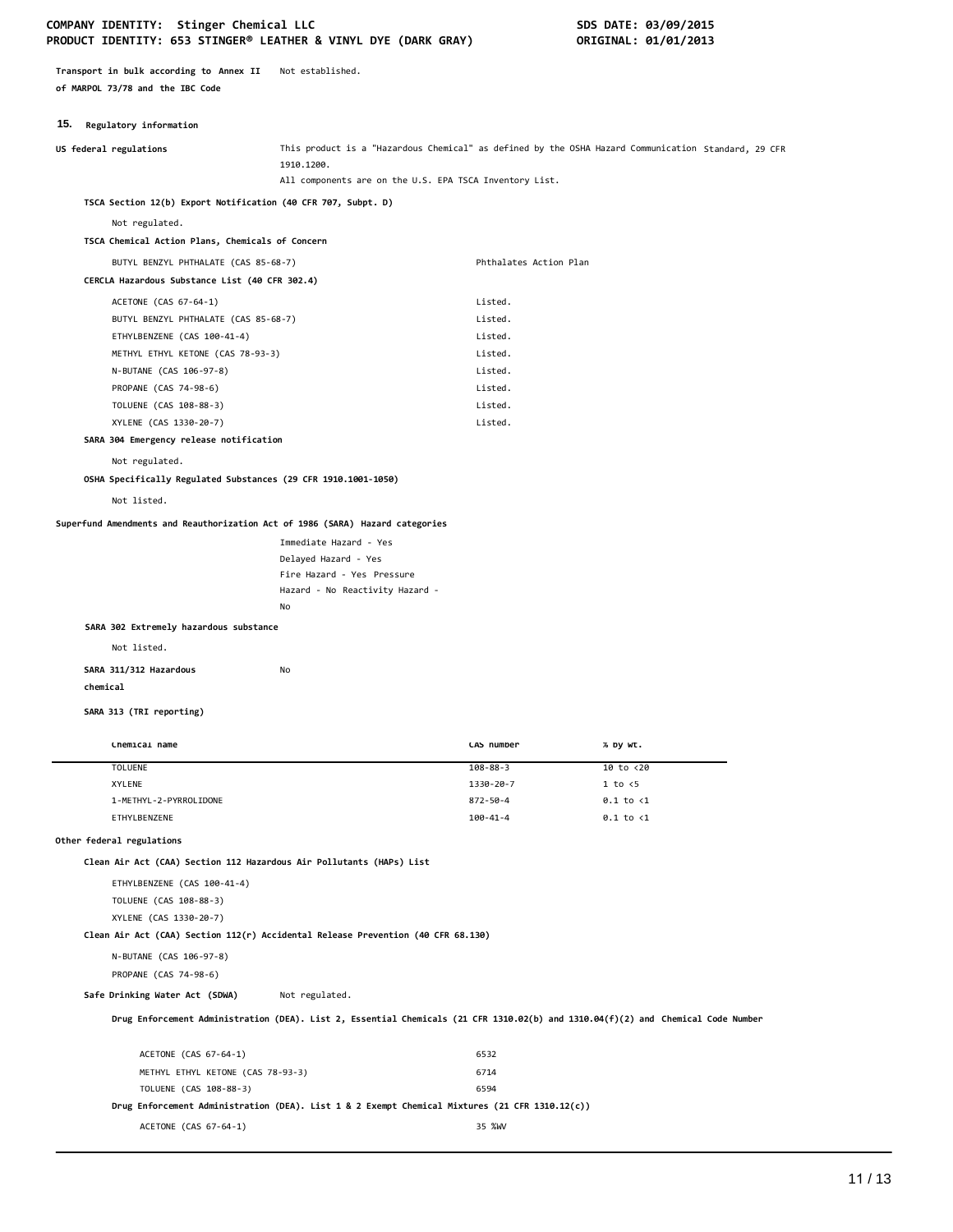|                      | COMPANY IDENTITY: Stinger Chemical LLC<br>PRODUCT IDENTITY: 653 STINGER® LEATHER & VINYL DYE (DARK GRAY)                       |        | SDS DATE: 03/09/2015<br>ORIGINAL: 01/01/2013 |
|----------------------|--------------------------------------------------------------------------------------------------------------------------------|--------|----------------------------------------------|
|                      | METHYL ETHYL KETONE (CAS 78-93-3)                                                                                              | 35 %WV |                                              |
|                      | TOLUENE (CAS 108-88-3)                                                                                                         | 35 %WV |                                              |
|                      | DEA Exempt Chemical Mixtures Code Number                                                                                       |        |                                              |
|                      | ACETONE (CAS 67-64-1)                                                                                                          | 6532   |                                              |
|                      | METHYL ETHYL KETONE (CAS 78-93-3)                                                                                              | 6714   |                                              |
|                      | TOLUENE (CAS 108-88-3)                                                                                                         | 594    |                                              |
| US state regulations |                                                                                                                                |        |                                              |
|                      | US. California Controlled Substances. CA Department of Justice (California Health and Safety Code Section 11100)               |        |                                              |
|                      | Not listed.                                                                                                                    |        |                                              |
|                      | US. California. Candidate Chemicals List. Safer Consumer Products Regulations (Cal. Code Regs, tit. 22, 69502.3, subd. (a))    |        |                                              |
|                      | 1-METHYL-2-PYRROLIDONE (CAS 872-50-4)                                                                                          |        |                                              |
|                      | ACETONE (CAS 67-64-1)                                                                                                          |        |                                              |
|                      | BUTYL BENZYL PHTHALATE (CAS 85-68-7) ETHYLBENZENE (CAS 100-<br>$41-4)$                                                         |        |                                              |
|                      | METHYL ETHYL KETONE (CAS 78-93-3) N-BUTANE (CAS                                                                                |        |                                              |
|                      | $106 - 97 - 8$ )<br>TITANIUM DIOXIDE (CAS 13463-67-7) TOLUENE (CAS 108-                                                        |        |                                              |
|                      | $88-3)$                                                                                                                        |        |                                              |
|                      | XYLENE (CAS 1330-20-7)                                                                                                         |        |                                              |
|                      | US. Massachusetts RTK - Substance List                                                                                         |        |                                              |
|                      | 1-METHYL-2-PYRROLIDONE (CAS 872-50-4)                                                                                          |        |                                              |
|                      | ACETONE (CAS 67-64-1)                                                                                                          |        |                                              |
|                      | BUTYL BENZYL PHTHALATE (CAS 85-68-7) ETHYLBENZENE (CAS 100-<br>$41-4)$                                                         |        |                                              |
|                      | METHYL ETHYL KETONE (CAS 78-93-3) N-BUTANE (CAS                                                                                |        |                                              |
|                      | $106 - 97 - 8$ )                                                                                                               |        |                                              |
|                      | PROPANE (CAS 74-98-6)                                                                                                          |        |                                              |
|                      | TITANIUM DIOXIDE (CAS 13463-67-7) TOLUENE (CAS 108-                                                                            |        |                                              |
|                      | $88-3)$                                                                                                                        |        |                                              |
|                      | XYLENE (CAS 1330-20-7)                                                                                                         |        |                                              |
|                      | US. New Jersey Worker and Community Right-to-Know Act                                                                          |        |                                              |
|                      | 1-METHYL-2-PYRROLIDONE (CAS 872-50-4)                                                                                          |        |                                              |
|                      | ACETONE (CAS 67-64-1)                                                                                                          |        |                                              |
|                      | BUTYL BENZYL PHTHALATE (CAS 85-68-7) ETHYLBENZENE (CAS 100- 41-4)<br>METHYL ETHYL KETONE (CAS 78-93-3) N-BUTANE (CAS 106-97-8) |        |                                              |
|                      | PROPANE (CAS 74-98-6)                                                                                                          |        |                                              |
|                      | TITANIUM DIOXIDE (CAS 13463-67-7) TOLUENE (CAS 108-88-3)                                                                       |        |                                              |
|                      | XYLENE (CAS 1330-20-7)                                                                                                         |        |                                              |
|                      | US. Pennsylvania Worker and Community Right-to-Know Law                                                                        |        |                                              |
|                      | 1-METHYL-2-PYRROLIDONE (CAS 872-50-4)                                                                                          |        |                                              |
|                      | ACETONE (CAS 67-64-1)                                                                                                          |        |                                              |
|                      | BUTYL BENZYL PHTHALATE (CAS 85-68-7) ETHYLBENZENE (CAS 100- 41-4)                                                              |        |                                              |
|                      | METHYL ETHYL KETONE (CAS 78-93-3) N-BUTANE (CAS 106-97-8)                                                                      |        |                                              |
|                      | PROPANE (CAS 74-98-6)                                                                                                          |        |                                              |
|                      | TITANIUM DIOXIDE (CAS 13463-67-7) TOLUENE (CAS 108-88-3)                                                                       |        |                                              |
|                      | XYLENE (CAS 1330-20-7)                                                                                                         |        |                                              |
|                      | US. Rhode Island RTK                                                                                                           |        |                                              |
|                      | 1-METHYL-2-PYRROLIDONE (CAS 872-50-4)                                                                                          |        |                                              |
|                      | ACETONE (CAS 67-64-1)                                                                                                          |        |                                              |
|                      | BUTYL BENZYL PHTHALATE (CAS 85-68-7) ETHYLBENZENE (CAS 100- 41-4)                                                              |        |                                              |
|                      | METHYL ETHYL KETONE (CAS 78-93-3) N-BUTANE (CAS 106-97-8)<br>PROPANE (CAS 74-98-6)                                             |        |                                              |
|                      | TOLUENE (CAS 108-88-3)                                                                                                         |        |                                              |
|                      | XYLENE (CAS 1330-20-7)                                                                                                         |        |                                              |